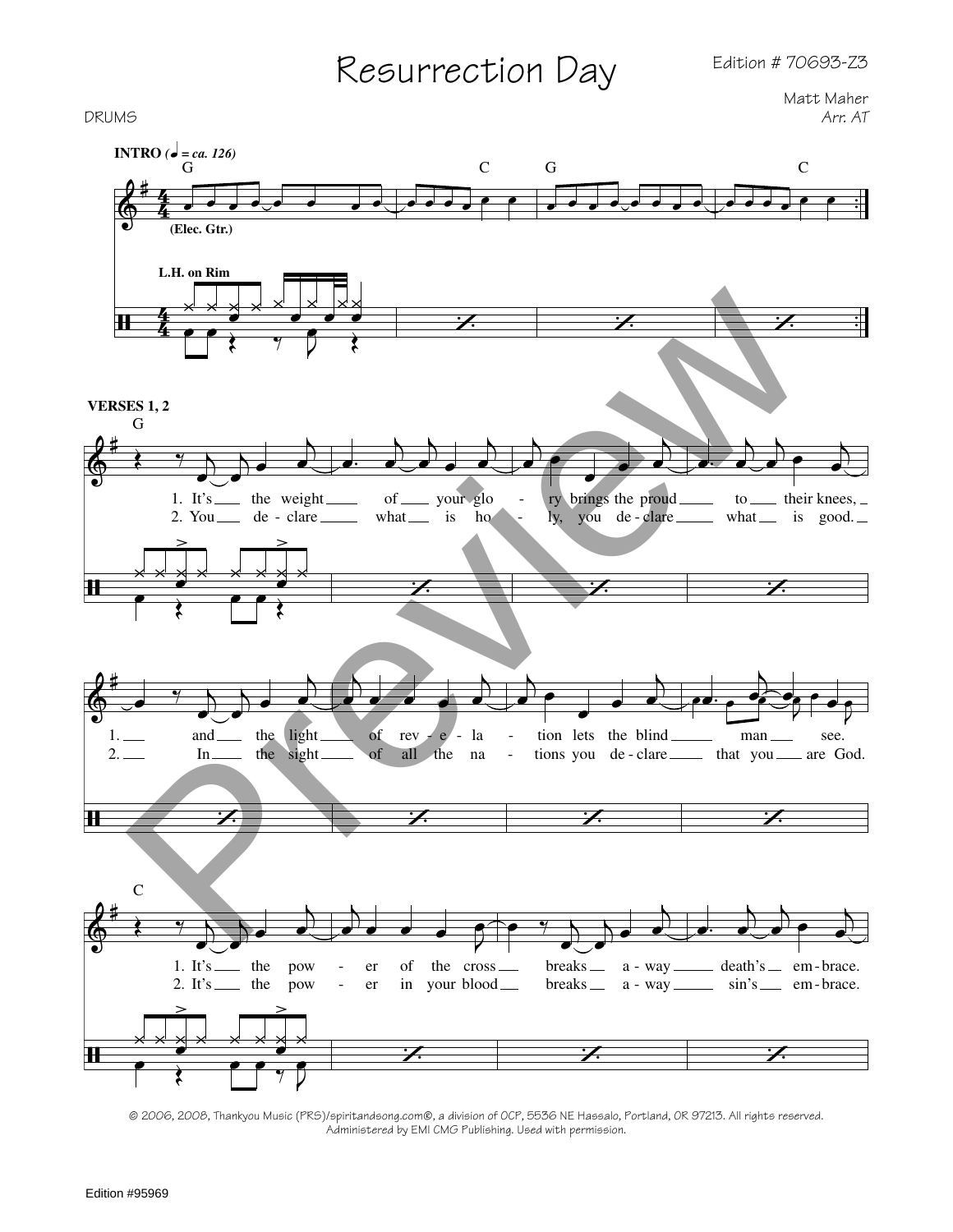

Edition # 70693-23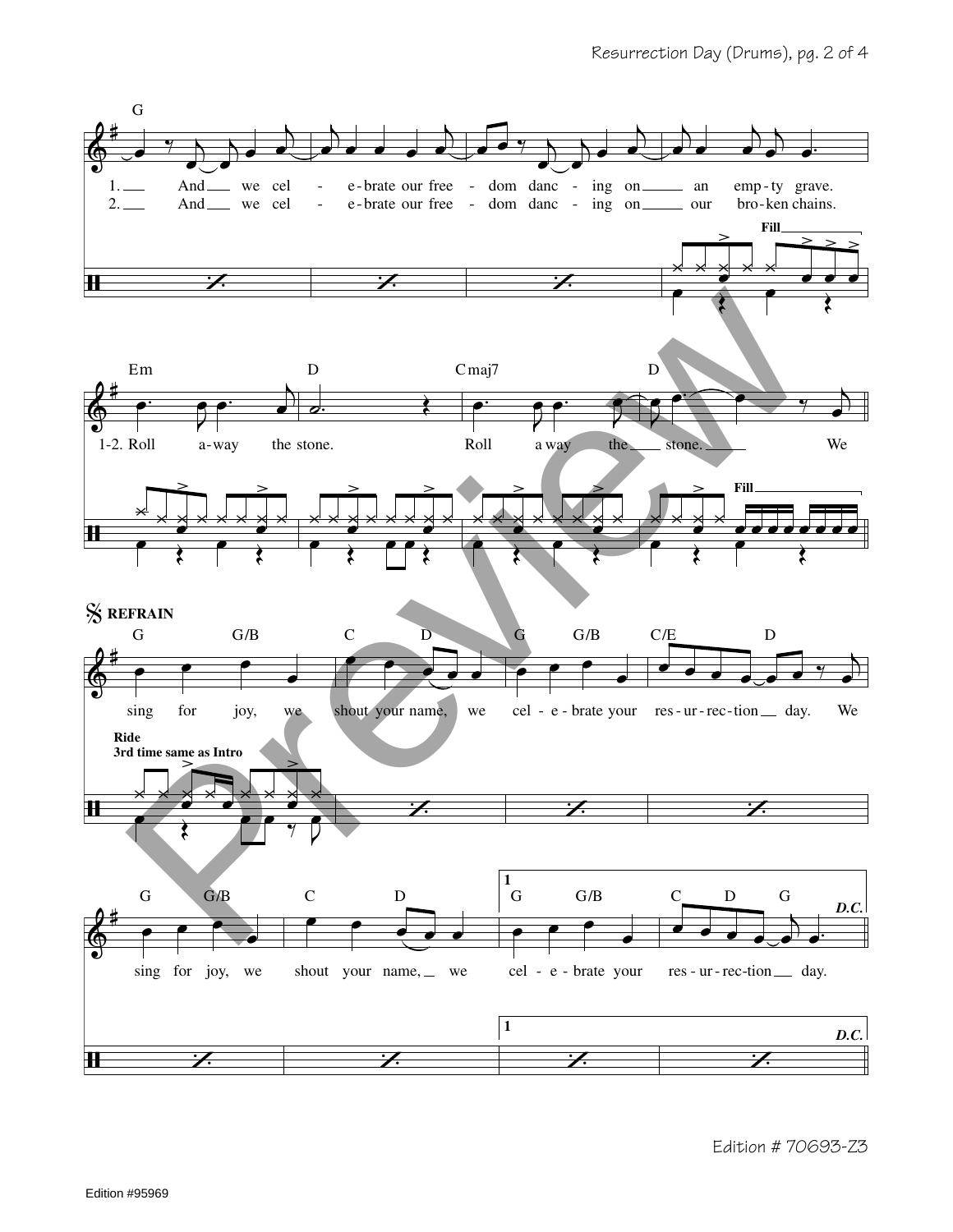

Edition # 70693-Z3